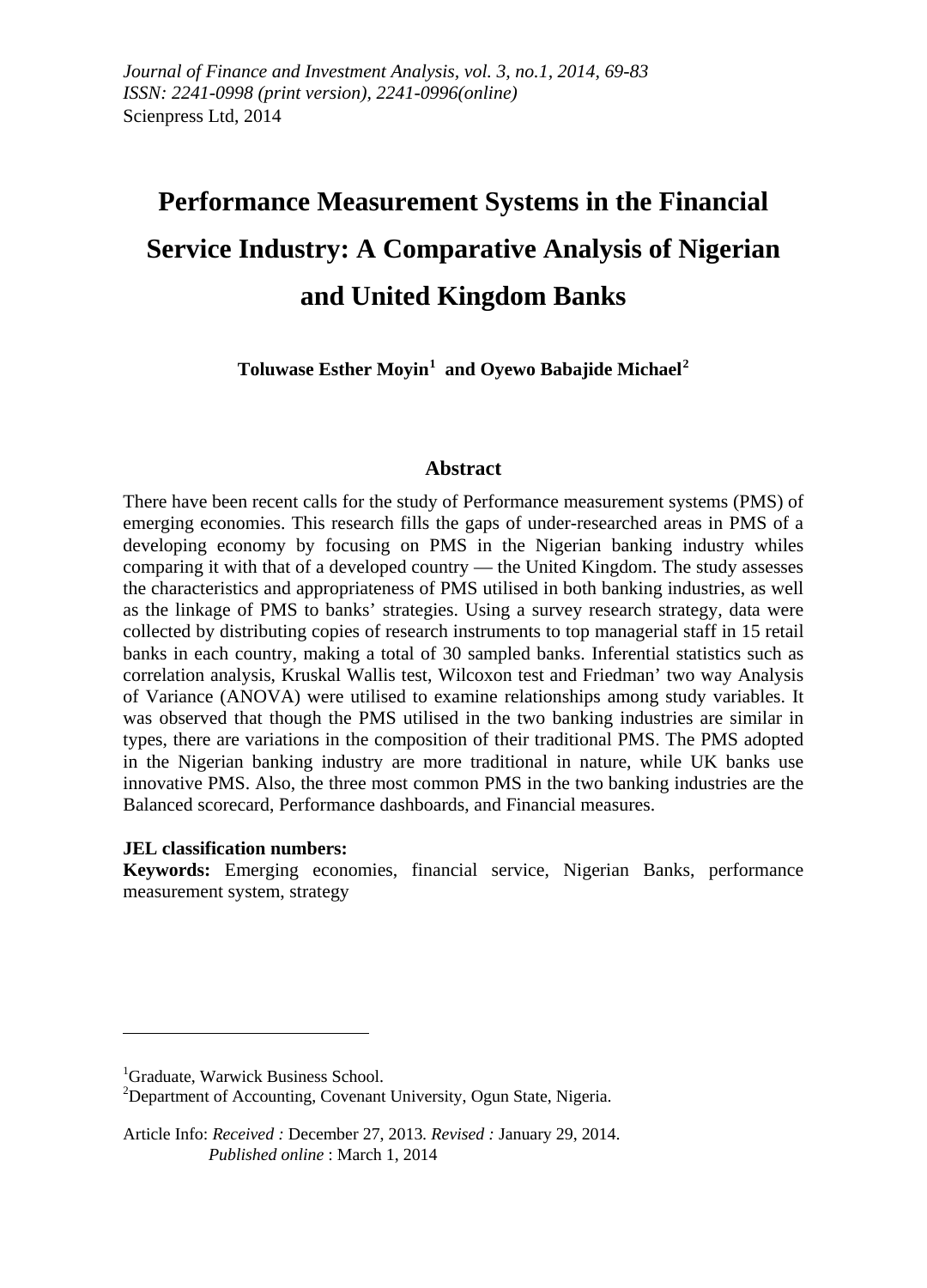# **1 Introduction**

Financial institutions exist primarily to intermediate between the providers and users of finance, in order that financial resources may be appropriately channeled, thereby bringing about financial inclusion for economic development. To create sustainable development by performing their principal responsibility of financial intermediation, it is important for financial institutions to continue to operate till the foreseeable future as going concerns. Carrying on as a going concern is dependent on the ability to compete favourably in the face of changing business environment, hence the need to regularly assess performances of business resources, inclusive of the human assets, to achieve continuous improvements.

The dynamism of the business environment requires more than financial measurement in organisations (Kennerley and Neely, 2002). Many organisations are adapting their performance measurement to include non-financial measures. The research evaluates the components of performance measurement systems in the banking industry within two markets; Nigeria and United Kingdom. The financial industry is arguably the hub of business activities within any economy. It is responsible for the distribution of funds among individuals and sectors of an economy. A key resource for business activities is capital and the financial industry is a primary source for the generation of this resource. In the Nigerian market, the banking industry accounts for over 90% of the financial systems assets and 60% of total equity market capitalization (Fadare, 2011). A survey conducted by the Bank Administration Institute indicated that banks find it challenging to adapt to the emerging need for strategic performance information (Simon, 2000). This research will evaluate the relationship between performance measurement and the strategy in the banking industry.

While studies by Habib-Uz-Zaman and Rafiuddin, (2009) submitted that there is a significant relationship between strategy and performance measurement in Bangladesh enterprises, Chand (2009) found no significant relationship between strategy and performance measurement in leisure and tourism markets of India. Jusoh et al. (2009) supported Habib-Uz-Zaman & Rafiuddin, (2009, when it was observed there is a significant relationship between performance measurement components and business strategy; however, Cai et al. (2009) did not recognize this relationship in their research. There have been recent calls for the assessment of performance measurement systems across emerging economies (Khan et al, 2011) to address this grey area.

With the continuous evolution of PMS in the global market, it was important to evaluate PMS in a specific industry and compare with two different economies. The study increases knowledge on PMS specifically in the banking industry of emerging economies. The evaluation of PMS in the Nigerian economy is rare and under researched to the best of the researchers' knowledge.

A comparative analysis of the banking industry's performance measurement systems between United Kingdom and Nigeria was undertaken to facilitate the identification of similarities and dissimilarities between an established economy and an emerging economy. The study therefore seeks to understand the financial and non-financial elements of Performance Measurement Systems (PMS) in the Nigerian and UK banking sectors, as well as the appropriateness and effectiveness of the PMS. It also attempts to assess the interrelationship between the PMS and strategy.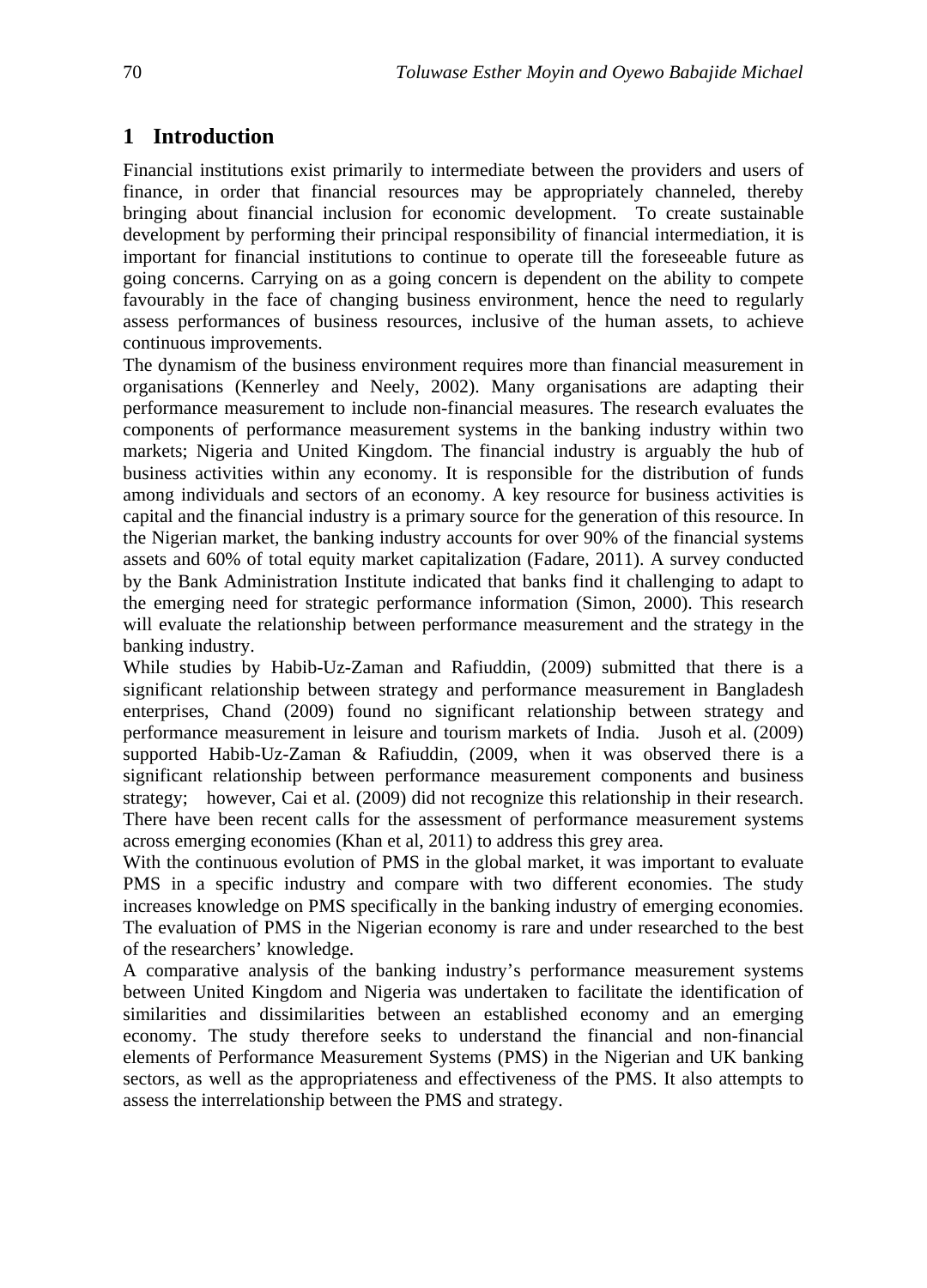# **2 Review of Related Literatures**

# **2.1 The Performance Measurement Systems (PMS)**

Performance measurement comprises a systematic method for setting financial and non-financial targets which are accompanied by regular feedback meetings for monitoring progress against the targets (Simons, 2000). Performance measures are facilitators for the understanding, administration and enhancement of business activities. They should aid the monitoring of business strategy success through a comparison between set objectives and actual results. PMS could be viewed from one or a combination of the following: the properties, purposes and processes. PMS properties are the distinguishing characteristics, purposes are the role they play within the organisation and processes are the compilation of actions that constitute the PMS.

Historically, in terms of purposes, PMS evaluates inputs, outputs and accomplishments (Lebas, 1995), it quantifies efficiency and effectiveness of actions (Neely, Gregory and Platts 1995) and monitors relationship between internal and external stakeholders (Atkinson, Waterhouse and Wells, 1997).Therefore, PMS could serve as an evaluating and monitoring system. Some of its unique properties are ability to align business activities and processes with business strategies (Maisel 2001) and the conversion of business strategies to operational units (Kaplan and Norton, 1996). PMS involves a process of combining financial, operational and strategic factors to determine performance of an organisation (Gates, 1999) and includes a periodic revision of the measures (Bourne et al, 2000).

The ability to use PMS to support the implementation of strategy (Fleming, Chow et al. 2009; Micheli and Manzoni 2010) could be a distinguishing feature of PMS. According to Gimbert et al. (2010), Strategic Performance Measurement Systems (SPMSs) are a subset of PMS in which SPMS integrates long term strategy with the goals and deliberately connects the goals and performance measures. SPMS incorporates financial, operational and strategic measures for the translation and communication of the organisational strategy.

The development and implementation of PMS is not always a simple process. Franceschini et al, (2007) identify some difficulties and challenges in the implementation of a PMS as determination of the time lag between performance measurements, choice of consistent or appropriate data, linkage of strategy with PMS, focus on short term measurements and determination of the right quantity of data. Bourne et al (2000) recognizes the following challenges in the design and implementation of PMS: the resistance to performance measurement from the employees, computer systems issues and gaining undivided top management commitment. Whilst their work was based on three UK manufacturing firms, these challenges may be similar to other industries.

# **2.2 Performance Measures in the Banking Industry**

In the banking industry, there is a wide range of performance measures used within the PMS. The dynamism in the banking industry has caused performance measures to evolve from the traditional financial variables to the inclusion of customer based measures. Some common performance measures used in the banking industry are financial ratios (Raza et al., 2011), economic value added (Fiordelisi and Molyneux, 2010), performance dashboards (Walid et al, 2010), The European Foundation for Quality Management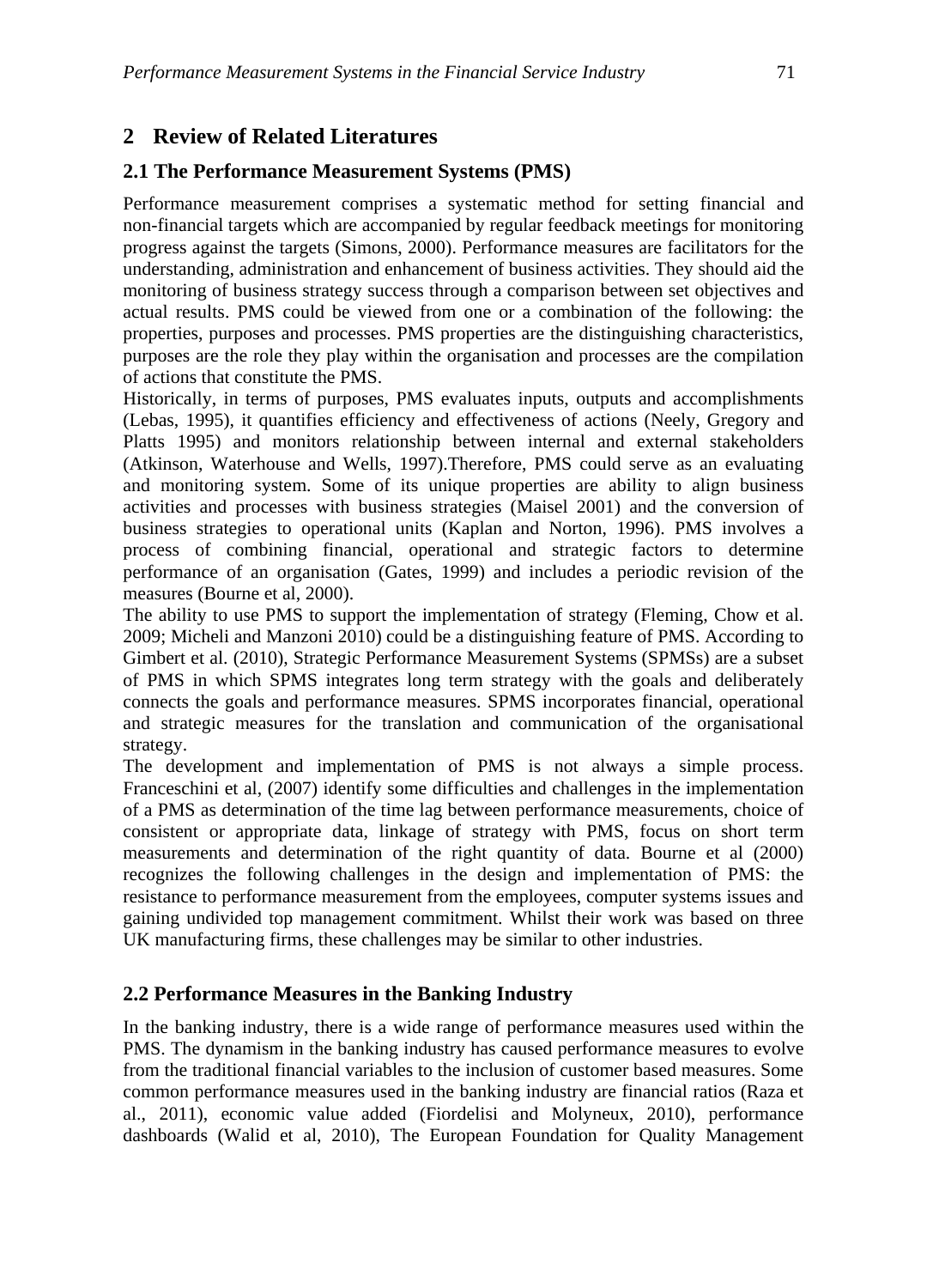(EFQM) Model, Balanced score card (Chavan, 2009).

Performance dashboards are widely used in France and referred to as *Tableau de Bord.* It is used to monitor and analyse the performance of key variables. For its development, it is important to identify key success factors that can be measured through indicators and the indicators should be a good representative of the entire system to be measured. It accommodates a mix of financial and non-financial indicators (Walid et al, 2010).

The European Foundation for Quality Management (EFQM) Model was created by fourteen businesses in 1988 to be the driving force for Sustaining Excellence in Europe concerning Quality Management (Franceschini et al, 2007). It is based on the foundation that the achievement of excellence is dependent on the ability to meet the shareholder's needs.

The balanced score card revolutionized performance measurement from the use of mainly financial metric to the inclusion of non-financial metrics like customers, internal business processes and learning and growth (Shih et al. 2011; Kunc, 2008). The balanced score card developed by Kaplan and Norton in the early 1990s is a performance measurement tool that banks can use to measure financial and non-financial performance having perspectives such as customers, internal business processes and learning and growth. This strategic performance management enables the integration of the four perspectives in the attainment of the organisation's vision. It can also combine external and internal dimensions, financial and non-financial measures, short and long term targets and objective and subjective measures (Shih et al. 2011).

In the measurement of customer satisfaction, the following variables could be used: customer retention rate, customer complaints rate and customer acquisition rate. Customer satisfaction is driven by the reputation of the bank and interpersonal relationships with banking officers, waiting time, variety of services, appearances and service processes (Mihelis, 2001). There is a strong link between customer satisfaction and referrals by word of mouth, and the willingness to pay first-rate prices (Arbore and Busacca 2009). Customer based measures are related to the financial measures, for example customer satisfaction has an effect on the account retention rates, the average deposits and future earnings of the bank (Nagar and Rajan, 2005). Equally, the measurement of business processes has emerged in the banking sector. Management scholars have advocated the measurement of business services; processes should be measured based on time, cost, quality, effectiveness and productivity (Trkman 2010) . The business processes should be viewed from the customers' perspective (Trkman 2010). Specifically, some business processes measured in the banks are waiting time for services: credit collection, deposits payment, opening of new accounts and rate of error. Furthermore, a driver to increase in bank's productivity is investment in information technology (Casolaro, and Gobbi, 2007). Similarly, the importance of developing employees in the field of management has grown over the years. Banks now recognize the importance of training and investing in staff who invariably offer the services to the customers. (Jackson Jr and Sirianni, 2009). Employee development in the field of performance management has become vital in improving overall performance. (Gruman and Saks, 2011). It is important to note that these measures are not independent of each other but rather there is dependence amongst them; there is a synchronisation between the performance measures (Kunc, 2009). Similarly, Kaplan and Norton (1996) advocate the interrelationships between performance measures. In the banking industry, there are multiple relationships between the measures; an increase in customer service could lead to financial returns, optimization of business processes increases customer satisfaction.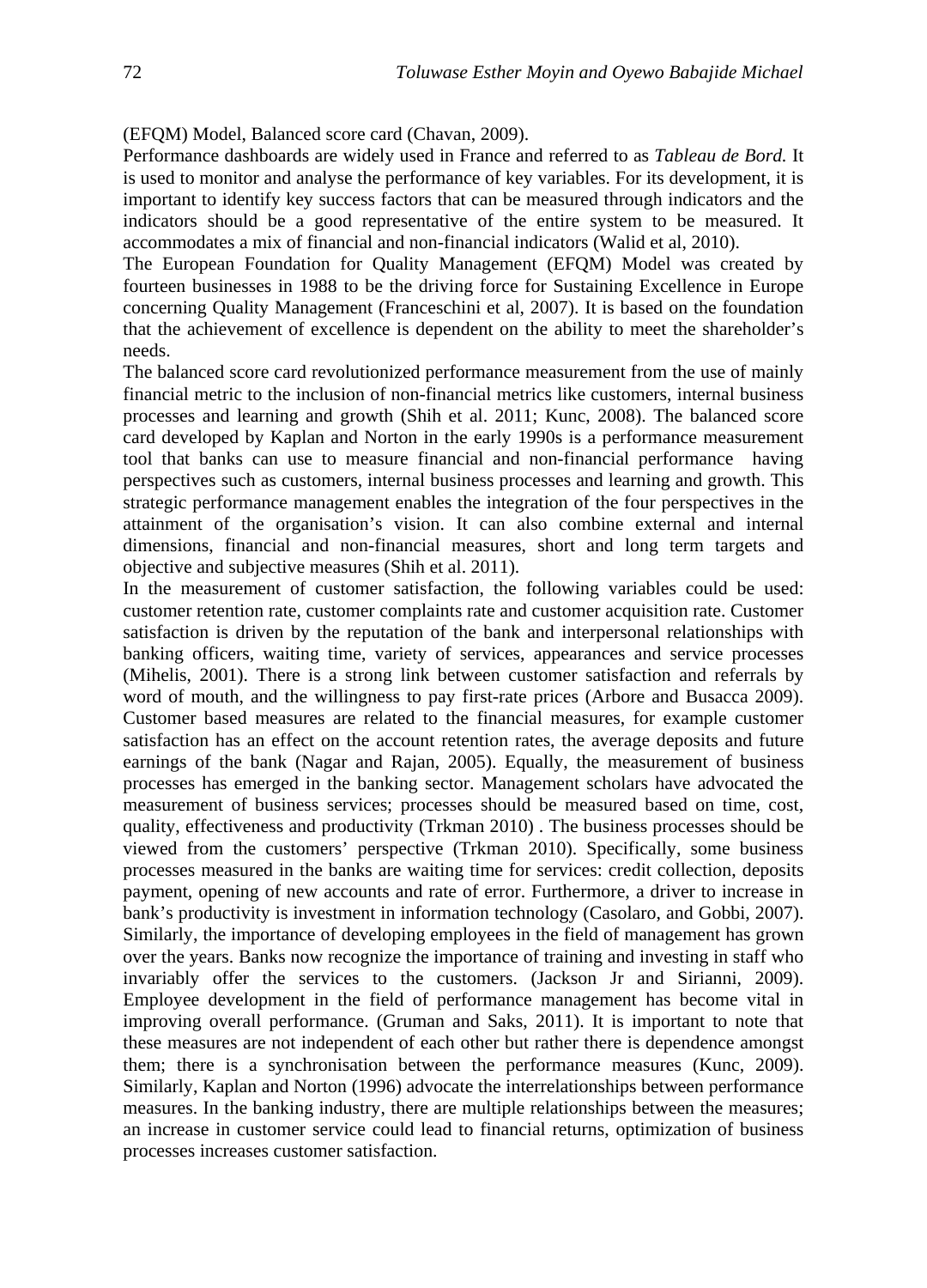#### **2.3 Comparative Analysis of the Nigerian and UK Banking Structure**

A comparison between banks in these two markets shows that the financial sectors of developed countries like the UK tend to be more market based while the financial sectors of developing countries like Nigeria are bank based (Demirgüç-Kunt and Vojislav, 2008). This means that there is a heavy reliance on the developing nation's banking industry compared to developed countries where economic activities can be financed via other means. Furthermore, it is worth noting that some multinational banks are present in both countries for example Citibank, Standard Chartered and Zenith. There is a slight variation in the reason for choice of location by multinational banks; multinational banks from developing countries are more interested in retaining relationship with clients from their home countries while multinational banks from developed countries relocate primarily for expansionary reasons (Petrou, 2007). In terms of resources, there is a large variation in the financial resources available to the UK banks and the Nigeria banks; the UK bank assets are over 40 times the Nigerian's banking assets.

A common factor is that both markets have been affected by similar externalities – regulatory reforms, liberalization, banking crisis (Goddard and Molyneux, 2007). Also, both countries' regulatory bodies; Central Bank of Nigeria and Financial Service Authority follow the Basel committee regulations and the global banking crisis played a role in both financial systems of the economies. Table 1 shows a comparison of the two economies and banking industries.

| <b>CHARACTERISTICS</b>          | UK                                  | <b>Nigeria</b>                 |  |
|---------------------------------|-------------------------------------|--------------------------------|--|
| <b>GDP</b> (2010)               | \$2.18 trillion                     | \$0.17 trillion                |  |
| <b>Number of retail banks</b>   | 21                                  | 24                             |  |
| <b>Technology level</b>         | Very high and advanced              | <b>Developing</b>              |  |
| <b>Population (2010)</b>        | 62.4 million                        | 150 million                    |  |
| % banked                        | 99.97%                              | 20%                            |  |
| <b>Reliance on the sector</b>   | Light                               | <b>Heavy</b>                   |  |
| <b>Bank Assets</b>              | \$5,513.2 billion                   | \$113 billion                  |  |
| <b>Ownership structure</b>      | privately owned<br>stock            | privately<br>stock<br>owned    |  |
|                                 | banks<br>(POBs),                    | (POBs)<br><b>banks</b><br>and  |  |
|                                 | owned<br>government                 | owned<br>government            |  |
|                                 | (GOBs)<br>banks<br>and              | banks (GOBs)                   |  |
|                                 | mutual banks                        |                                |  |
| <b>Regulatory body</b>          | <b>Financial</b><br><b>Services</b> | <b>Central Bank of Nigeria</b> |  |
| Use of technological facilities | <b>Authority</b>                    | <b>Moderate</b>                |  |
|                                 | Very high                           |                                |  |
| <b>Degree of regulation</b>     | <b>Very low</b>                     | <b>High</b>                    |  |

Table 1: A comparison of the UK and Nigerian Economies and Banking Structure

Source: Researcher's compilation

#### **3 Research Method**

The research utilized a combination of Exploratory and explanatory survey research aimed to comparatively analyse performance measurement systems in the banking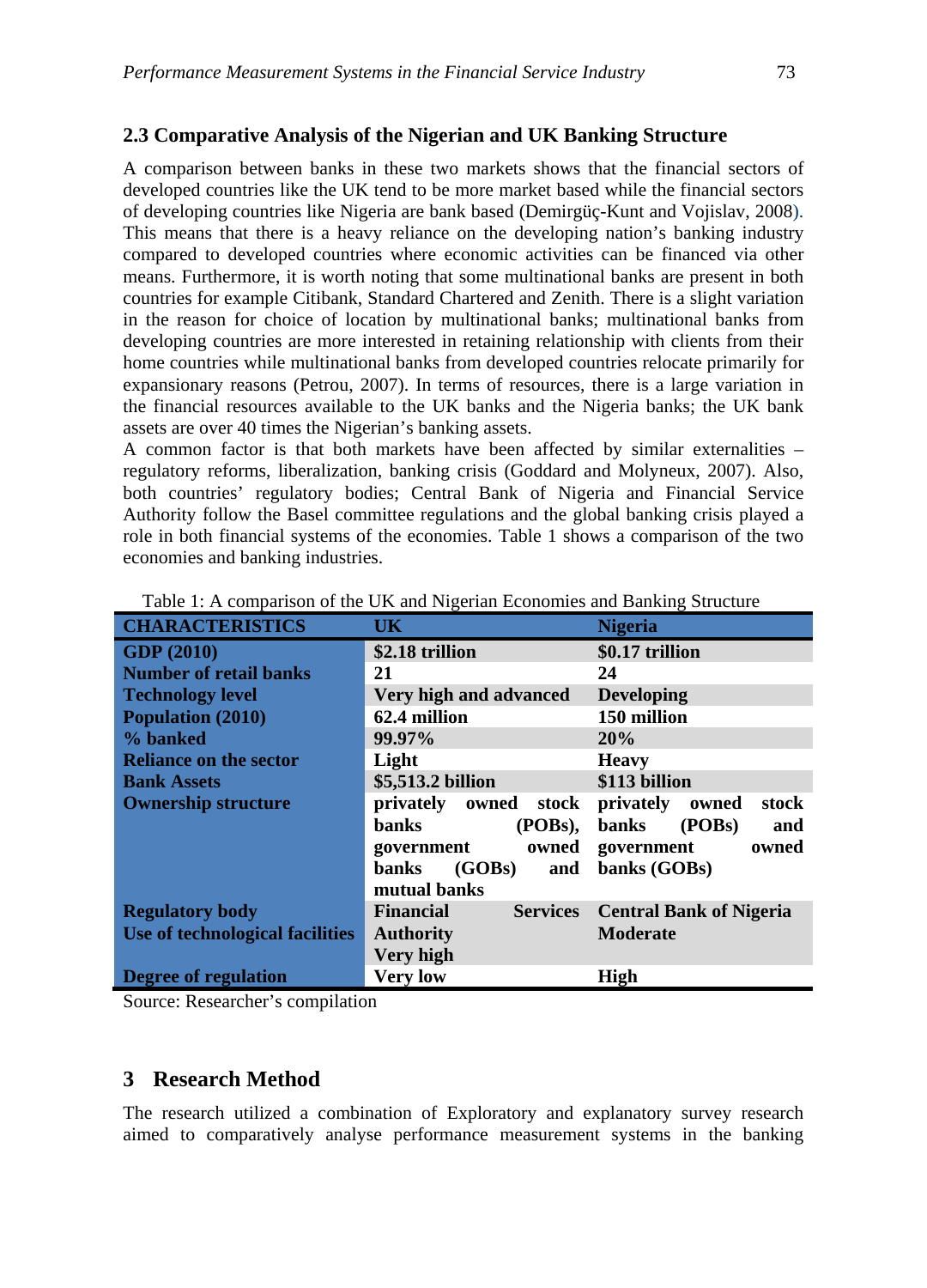industry of Nigeria and UK. Exploratory survey research was utilized to understand the use of PMS in the banking industry, while explanatory survey research was used to verify relationships according to the literature review findings and objectives of the study. The survey research strategy is appropriate because data is needed from a defined sector; banking industry and the research issues can be classified into predefined questions with answer options. Also, comparison between banking industries in two markets needs valid representatives within companies therefore survey is a good option to get the opinion of different samples.

The multiple stage sampling method which combines simple random sampling and stratified sampling was employed, as it was expected that the combination of the two methods will give a better sampling design**.** Similarly, this method is chosen to ensure that the sample is a good representative of the banks in each market; the sample will include different categories of banks.

Stratified sampling technique was used to select 15 out of 24 Nigerian banks, and 15 out of 21 United Kingdom banks. The categorization of Nigerian banks was done using the 2011 Central Bank of Nigeria (CBN) licensing of international, national and regional banks (The Guardian Nigeria, 2011)**.** However, the Bank of England has not formally grouped the retail banks; hence, the researcher used informal grouping to stratify banks in the UK. Overall, the banks chosen comprised of both the old and new banks with varying capital sizes and organizational structure.

Primary data were collected using questionnaire as the research instrument. The questionnaire consisted of a mix of open-ended questions (to enable exploratory and descriptive analysis) and closed ended questions (to enable explanatory analysis using quantitative tools). Copies of the questionnaire were distributed to top management personnel in each bank within specific units: Strategy, Human Resources and Performance management. The choice of these personnel in the bank is justified by their direct involvement in the development and usage of PMS.

The Kruskal Wallis test was utilized to examine the effect of various bank's characteristics on the appropriateness and effectiveness of the PMS, and the interrelationship between the PMS and the bank's strategy. Correlation Analysis was used to examine the relationship between the appropriateness and effectiveness of the PMS and the interrelationship between PMS and the bank's strategy. To aid robust comparison of PMS between the two countries (Nigeria and UK), significance test, Wilcoxon test and Friedman's two ways Analysis of Variance (ANOVA) were used to examine the range of responses and the level of variation between them.

# **4 Result Presentation and Analysis**

# **4.1 PMS in the Nigerian Banking Sector**

According to Anderson and McAdam (2004), PMS can be classified into two broad categories; Traditional and Innovative .Traditional PMS show properties of cost efficiency, profit measurement, short term measures and individual measures. Innovative PMS which is based on measurement of non-financial variables, focus on customer based measures, long term measures and composition of team measures.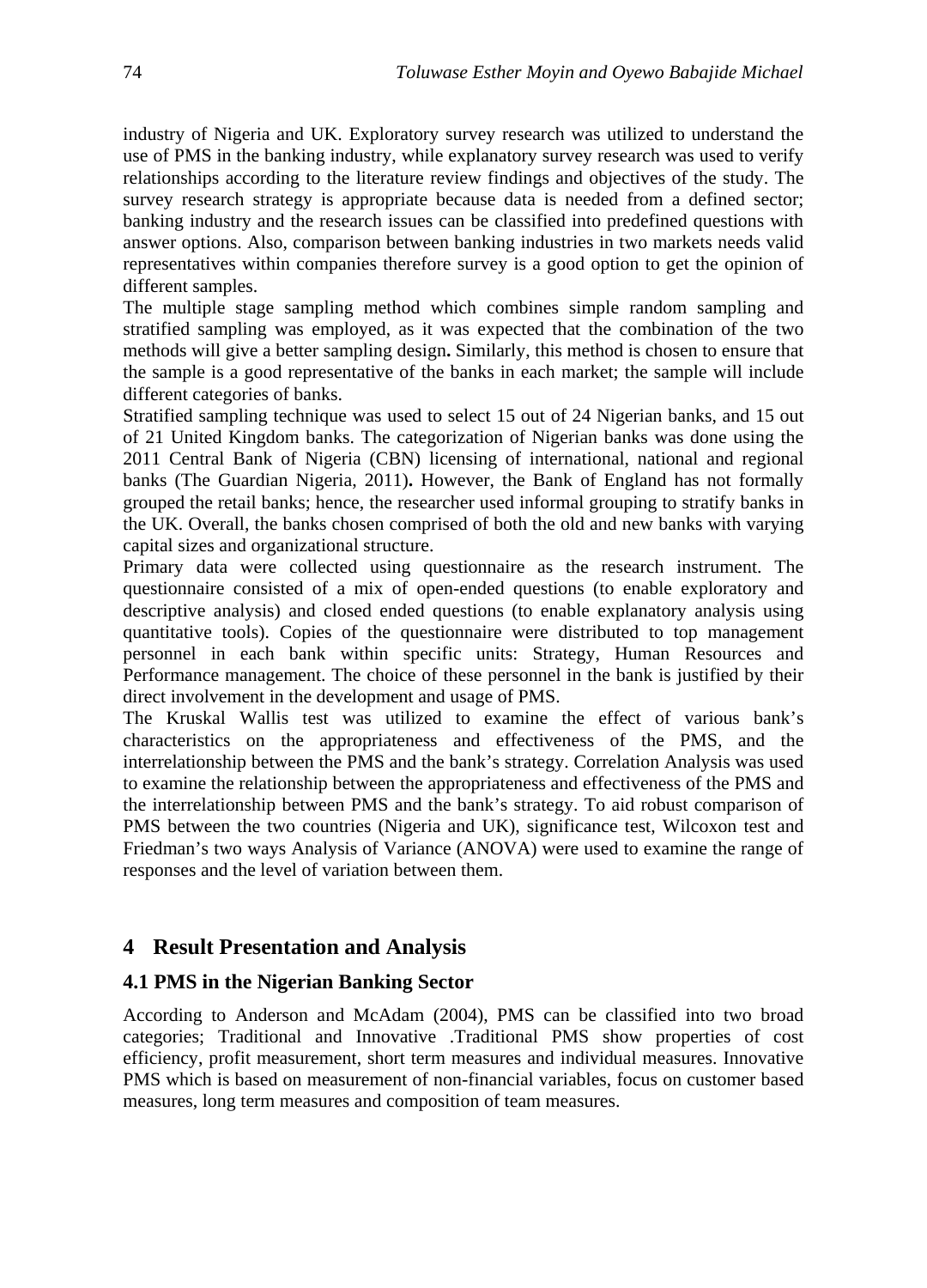| UIX DAIINS                    |                                          |     |                            |     |                              |     |                            |     |
|-------------------------------|------------------------------------------|-----|----------------------------|-----|------------------------------|-----|----------------------------|-----|
| <b>PMS</b><br>characteristics | Cost efficiency/<br><b>Non-financial</b> |     | Profit/<br><b>Customer</b> |     | <b>Short</b><br>long<br>term |     | Individual/<br><b>Team</b> |     |
|                               | measure                                  |     |                            |     | measures                     |     | measures                   |     |
|                               | Nigeria                                  | UK  | Nigeria                    | UK  | Nigeria                      | UK  | Nigeria                    | UK  |
| <b>Traditional</b>            | 97%                                      | 69% | 88%                        | 69% | 55%                          | 69% | 76%                        | 72% |
| <b>Innovative</b>             | 94%                                      | 88% | 70%                        | 88% | 65%                          | 67% | 65%                        | 56% |

Table 2: Rate of using Traditional and Innovative PMS characteristics of Nigerian and  $UV$  Banks

Results show that there is a mix of both traditional and innovative characteristics in the Nigerian banks' PMS. Furthermore, a comparison of the levels of the combination of traditional and innovative properties indicates that the PMS focus slightly more on the cost measures compared to the non-financial measures, profit measures compared to customers and there are more individual measures compared to the team measures.

| S/N                     | <b>PMS</b>                            | Rate of utilisation in            | Rate of utilisation in |
|-------------------------|---------------------------------------|-----------------------------------|------------------------|
|                         |                                       | <b>Banking</b><br><b>Nigerian</b> | UK<br><b>Banking</b>   |
|                         |                                       | <b>Industry</b>                   | <b>Industry</b>        |
| 1.                      | <b>Financial measures</b>             | 55%                               | 67%                    |
| $\overline{2}$          | EFOM model                            | 45%                               | 43%                    |
| $\overline{3}$          | performance dashboards                | 48%                               | 49%                    |
| $\overline{\mathbf{4}}$ | strategic measurement Analysis        | 45%                               | 31%                    |
|                         | and Reporting technique               |                                   |                        |
| $\overline{5}$          | Performance<br>Measurement            | 6%                                | 12%                    |
|                         | Questionnaire                         |                                   |                        |
| 6                       | <b>Results and Determinant Matrix</b> | 29%                               | 12%                    |
| $7\phantom{.0}$         | <b>Balanced Scorecard</b>             | 55%                               | 61%                    |
| 8                       | Comparative business score            | 10%                               | 6%                     |
| 9                       | Performance prism                     | 3%                                | 18%                    |
| 10                      | Performance<br>Cambridge              | 3%                                | 0%                     |
|                         | <b>Measurement Process</b>            |                                   |                        |

Table 3: Utilisation of PMS in the Nigerian and UK Banking Industry

Table 4: Hypothesis Test summary for difference between Traditional and Innovative PMS of Nigerian banks at 10% significance level

| <b>Null Hypothesis</b>                            | <b>Test</b>     | Sig. Decision         |
|---------------------------------------------------|-----------------|-----------------------|
| median of differences Related-samples .061<br>The |                 | null<br>Reject<br>the |
| <b>Traditional</b><br>and<br>between              | <b>Wilcoxon</b> | hypothesis            |
| innovative equals 0                               | Signed<br>Rank  |                       |
|                                                   | <b>Test</b>     |                       |

The use of an inferential test will examine if there is a significant difference in the composition of traditional and innovative measures by comparing the median of the responses. Using Wilcoxon's test, a p value of 0.61 shows at 0.1 the level of significance, there is a significant difference between the composition of traditional and innovative measures in the PMS of the banking system. With the results displayed in table 3 we can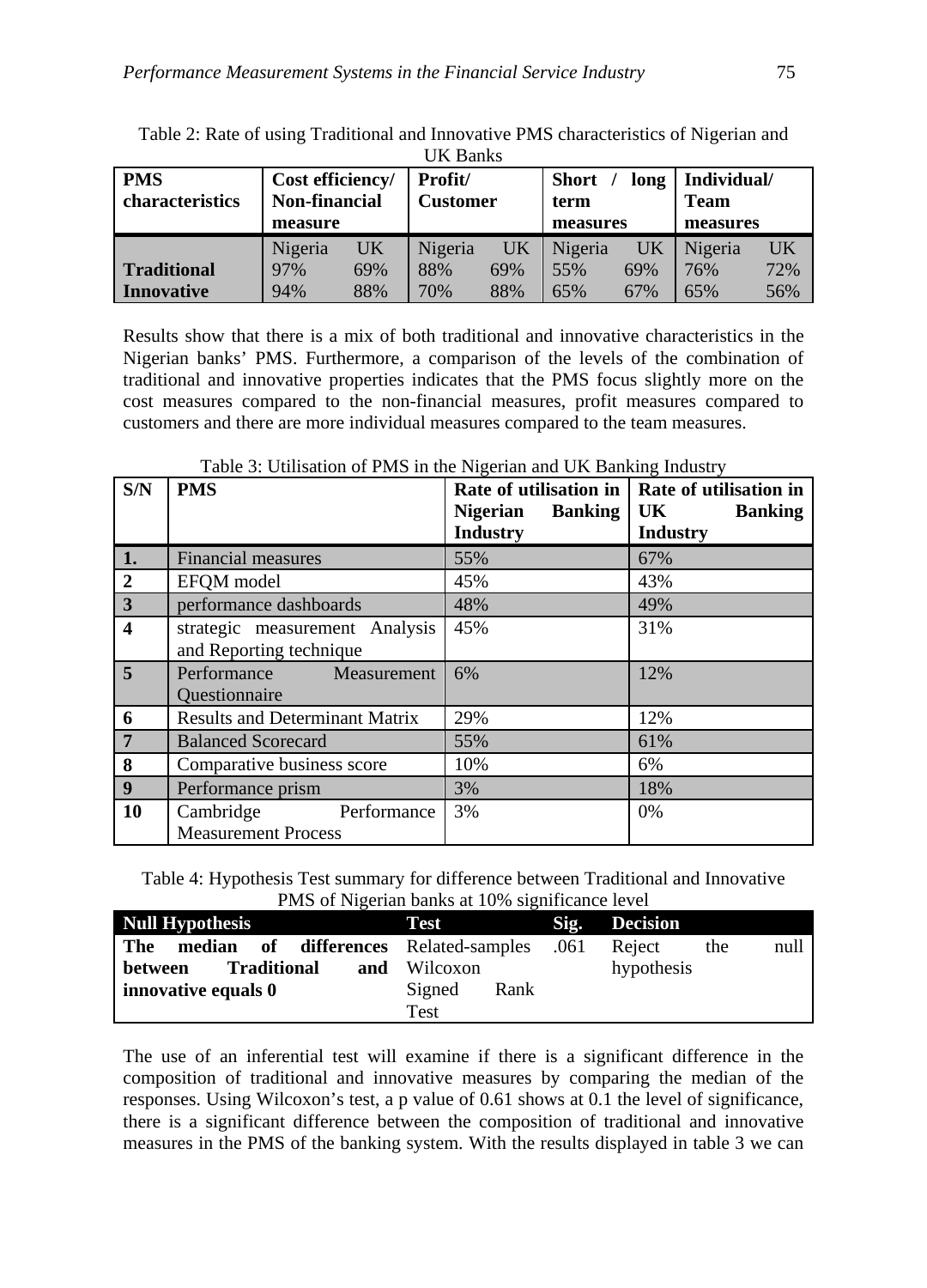conclude the system is more traditional than innovative.

This analysis shows high levels of traditional characteristics in the PMS utilized in the Nigerian banking industry. This may be attributed to the level of development of the Nigerian banking industry. The survey provided options of eight commonly used PMS in the banking industry and the bank officers were asked to indicate at most three that best describes the PMS in their banks. The results shows that the top three PMS used in the Nigerian banking industry are financial measures (score of 55%), Balanced Scorecard (score of 55%) and performance dashboards (score of 48%).

Over 80% of the bank respondents stated at least one financial measure as a specific performance measure in their PMS. Some of the financial measures outlined by the respondents are profit, asset base, performing loan, shareholder's value, net interest margin and operating expenses. Also, customer based measures like customer satisfaction index, customer attrition rate, customer acquisition rates and complaints received by customers were disclosed as present in the PMS. Over 60% of the banking officers specified these customer based measures are present in their PMS. This relatively high presence of customer based measures may be attributed to the relationship between financial measures and customer based measures: Ehigie, (2006) identified customer satisfaction as a key stimulant to customer loyalty which drives long term financial performance in the Nigerian banking industry. Similarly, Nagan and Rajan (2005) identified that customer satisfaction has an effect on the account retention rates, the average deposits and future earnings of the bank. The use of customer based measures by the Nigerian banks may be linked to the bid to regain customer confidence after the global and national financial crisis in the industry.

The recognition of employee development and internal business process measures in the PMS were lower than the identification of financial and customer based measures. Only 35% and 37% of the banking officers disclose that employee development indices and internal business process indices respectively were incorporated in their PMS. The employee development indices stated are training and development, employee satisfaction, learning, technical skills and employee retention while the internal business process indices stated are error free transactions, service quality and turnaround time.

This assessment on the types of PMS used in the Nigerian banking industry supports that the characteristics of PMS is a mix of traditional and innovative. The choice of strictly financial measures aligns with the traditional properties while the usage of BSC enhances the innovative properties. The use of BSC by the Nigerian banks is synonymous with its use in other international global banks; BSC is commonly used as a performance tool in commercial banking (Li and Zhang, 2009).

As to the appropriateness and effectiveness of a PMS in the Nigerian banking sector, the PMS was found to be fairly appropriate and effective. This was assessed using the Kruskal Wallis test which shows that there is a difference in the appropriateness across categories of the banks with a Sig of  $0.016 \leq 0.05$ ) as contained in table 4. For example, it may be expected that a bank's classification will influence the appropriateness of its PMS; this is because bigger banks may be able to account for externalities and incorporate more stakeholders in the PMS compared to smaller banks. The reason for the difference may be linked to the capital base of the banks. Internationally classified banks are bigger in their assets with a minimum capital base of 50 billion naira (200 million pounds) compared to the National banks with a minimum of 25 billion naira (100 million pounds). Therefore international banks have sufficient capital to adapt to more appropriate and effective PMS. The result is in accordance with the work of Hoque and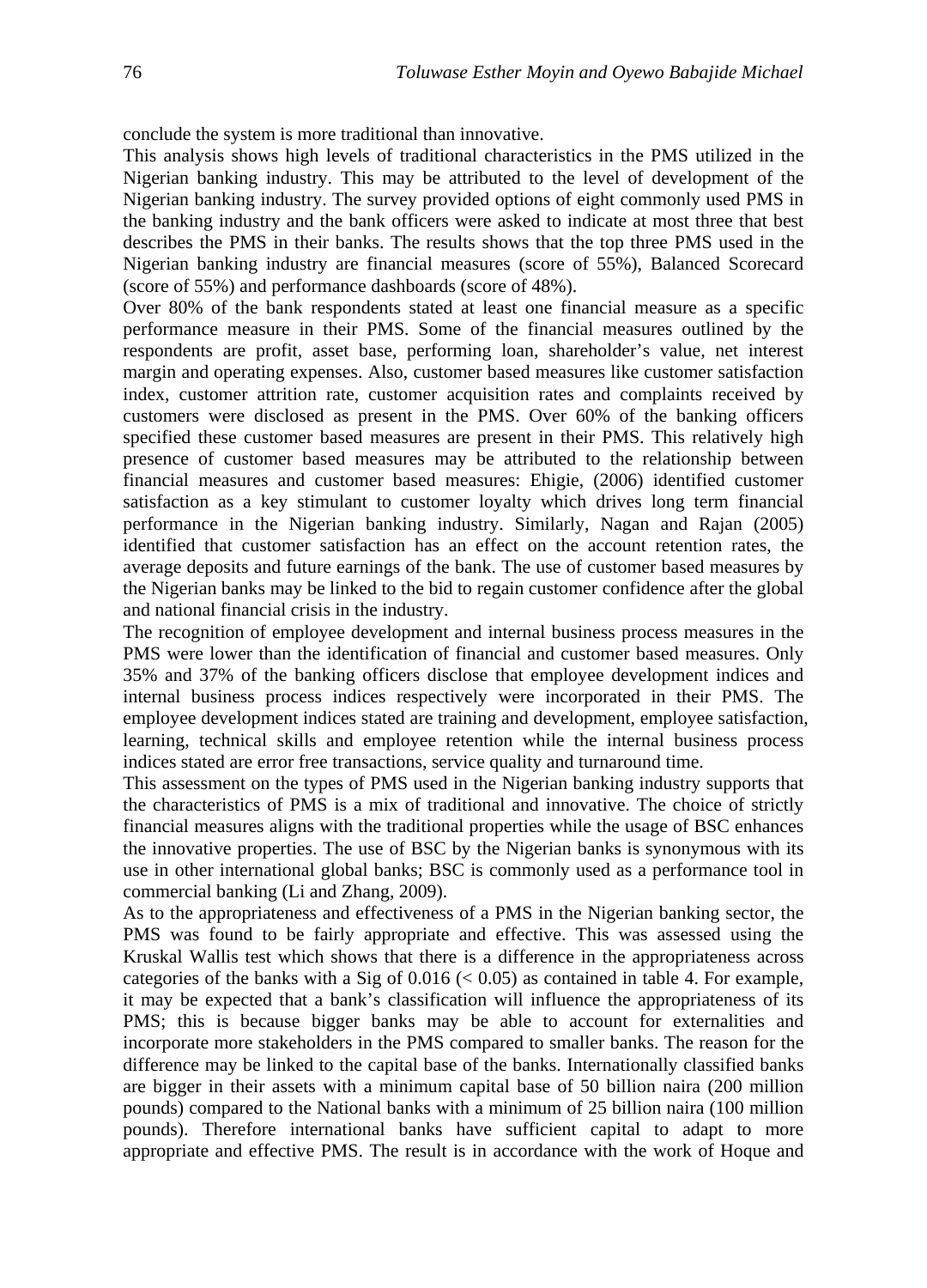James (2000) which discloses that the use of BSC, which has characteristics of appropriateness, is more common amongst larger organisations. Similarly, it may be expected that older banks in the Nigerian banking industry may have the capacity to improve their PMS and make it more appropriate.

Table 5: Analysis of the appropriateness of PMS across classifications of Nigerian Banks at 5% significance level

| <b>Null Hypothesis</b>                                       | Test | Sig. | <b>Decision</b> |
|--------------------------------------------------------------|------|------|-----------------|
| The distribution of appropriate Independent-samples          |      | .016 | Reject<br>the   |
| <b>PMS</b> is the same across categories Kruskal-Wallis Test |      |      | null            |
| of classification                                            |      |      | hypothesis      |

# **4.2 PMS in the United Kingdom Banking Sector**

A comparison between the levels of traditional and innovative properties in the UK banking industry reveals that the respondents recognise the non-financial measures as more utilised in their PMS compared to the financial measures. Similarly, the PMS is focused more on customers than profit measures. The utilisation of long and short term measures is about the same level but there is more evidence of individual measures compared to team measures. The analysis is seen in table. A further analysis using Wilcoxon inferential statistics test indicates that there is no significant difference ( $p =$ 0.915) between the composition of traditional and innovative properties in the UK retail banking industry.

Table 6: Hypothesis Test summary for difference between Traditional and Innovative PMS of UK banks at 10% significance level

| <b>Null Hypothesis</b>                       | Test                |      | Sig. Decision         |  |
|----------------------------------------------|---------------------|------|-----------------------|--|
| median of differences Related-samples<br>The |                     | .914 | null<br>Retain<br>the |  |
| <b>Traditional</b><br>between                | <b>and</b> Wilcoxon |      | hypothesis            |  |
| innovative equals 0                          | Signed<br>Rank      |      |                       |  |
|                                              | Test                |      |                       |  |

Overall, PMS in the UK retail banking industry have a combination of both traditional and innovative properties. The innovative properties seem stronger in composition except in the inclusion of team based measures; however, the difference in the composition of traditional and innovative properties is not significant. This implies that the PMS in the UK banking industry is not fully innovative and some innovative properties need to be improved upon for a more efficient PMS. An evaluation of the PMS utilised in the UK retail banking industry shows that the three most popular PMS are the financial measures, the balanced scorecard and the performance dashboards. Specifically, 67% of the bank officers describe their PMS as financial measures and Economic Value Added, 61% as the balanced scorecard and 49% as the performance dashboards (table 3). The result of the most common PMS in the UK banking industry supports that the PMS is a mix of traditional and innovative properties. The balanced scorecard and performance dashboards provide a mix of traditional and innovative properties while the use of strict financial measures provides the traditional properties. The result of the BSC being a common PMS in this industry is in corroboration of the work of Letza (1996) who stated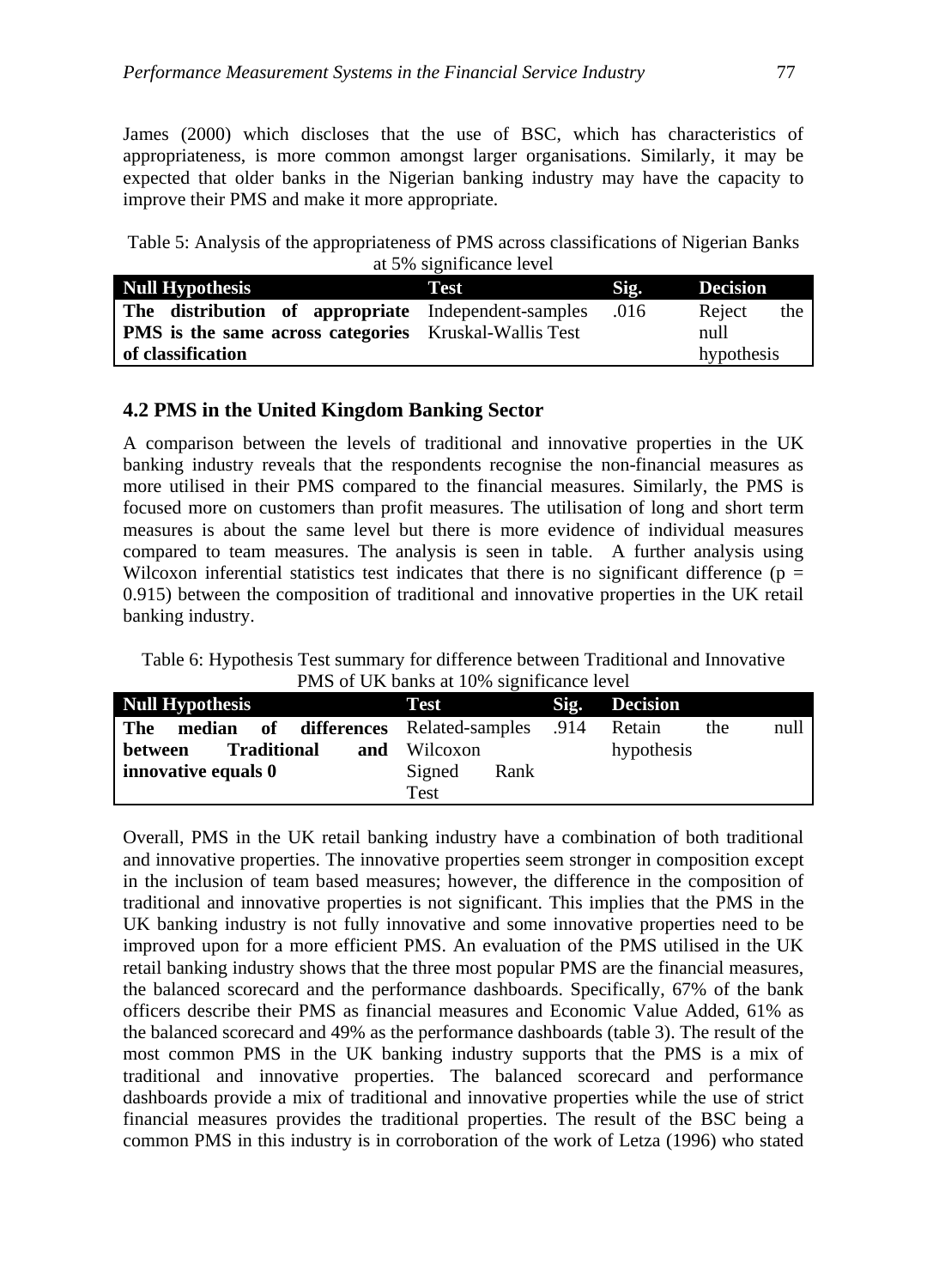that the BSC has been utilised in some UK banks.

The assessment of the appropriateness and effectiveness of the PMS in the UK banking system shows varying degrees across factors. The relatively low account for externalities and stakeholders may be as a result of the loose regulatory system in the UK banking industry. Consoli (2005) describes the regulatory system as one of the least regulated in the world. The Kruskal-Wallis test was used to determine the effect of location of head offices on the appropriateness and effectiveness of the PMS adopted (table 7).

Table 7: Analysis of the appropriateness of PMS across classifications of UK Banks at 5% significance level

| <b>Null Hypothesis</b>                                    | <b>Test</b>                                | Sig. | <b>Decision</b>                  |  |
|-----------------------------------------------------------|--------------------------------------------|------|----------------------------------|--|
| The distribution of appropriate<br>PMS is the same across | Independent-samples<br>Kruskal-Wallis Test | .364 | Retain the<br>null<br>hypothesis |  |
| categories of classification                              |                                            |      |                                  |  |

With a  $p > 0.05$  at 0.364, there is no significant difference in the appropriateness of PMS between the bank classifications. The insignificant difference in the classification may be attributed to the similarities in the bank classifications. Foreign banks in the UK are as highly developed as the domestic banks in the UK with over 75% of the foreign banks are from the EU countries (Kosmidou and Pasiouras, 2006).

# **4.3 Comparative Analysis of PMS adopted in the Nigerian and UK Banking Sector**

The tests used in the analysis were the two related samples test; Wilcoxon, Significant test and Friedman two way ANOVA test. The result shows there is no significant difference between the PMS utilised in the Nigerian banking industry and the UK retail banking industry ( $p > 0.05$  at 0.317 and 0.508 for both Wilcoxon and significance tests). This result is in agreement with the descriptive test conducted in the previous chapter; the three most common PMSs used in both markets were the same (Financial measures, Balanced scorecard and Performance dashboards). However, the use of the similar PMS may not necessarily mean the PMS have similar characteristics. Even though the PMSs in both markets are similar, it is important to assess possible differences in the components of the PMS by evaluating the traditional and innovative characteristics.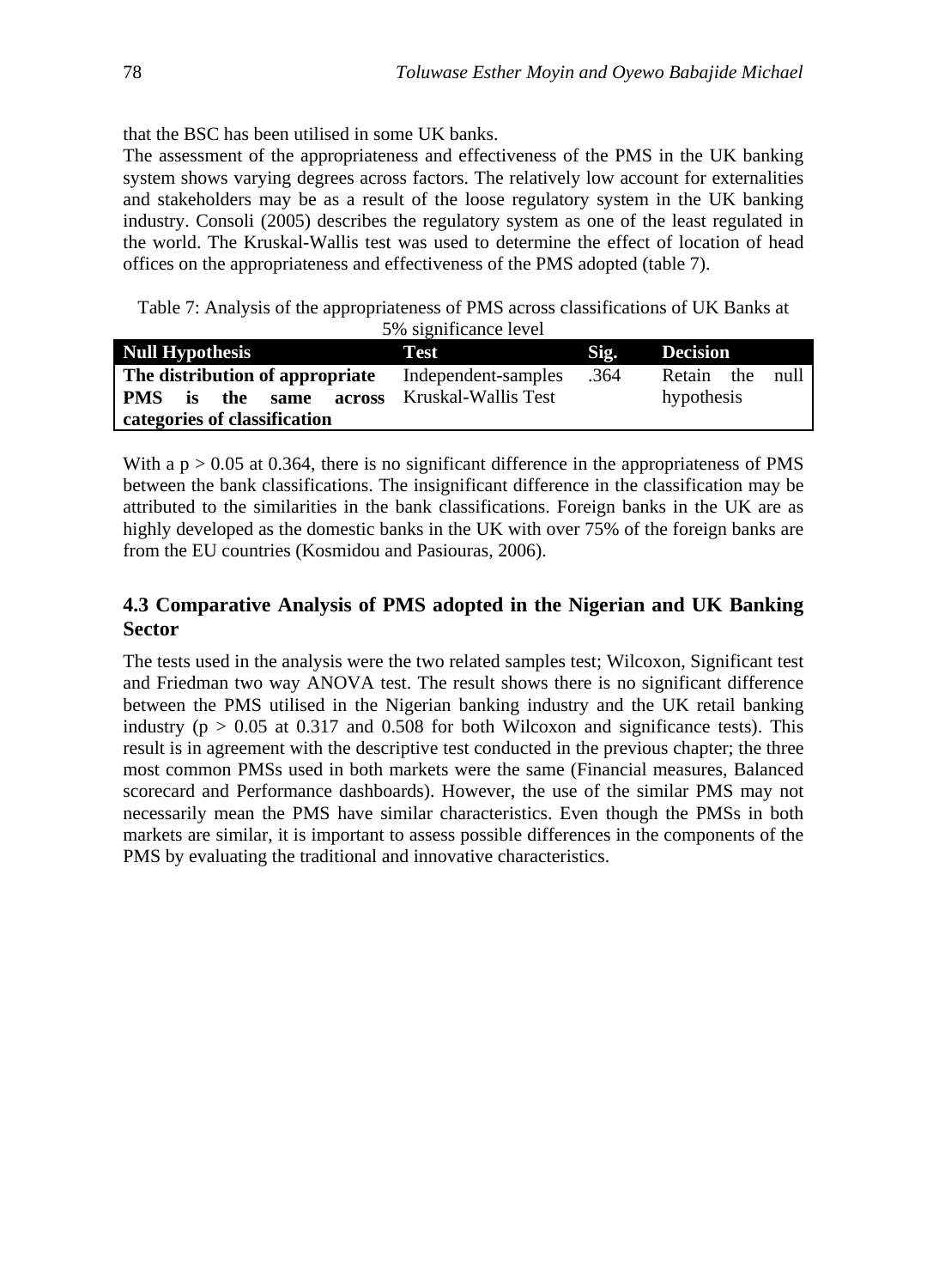| S/N | <b>Null Hypothesis</b>                                                                                             | Sig. | <b>Decision</b>      |      |
|-----|--------------------------------------------------------------------------------------------------------------------|------|----------------------|------|
| 1.  | The distributions of Innovative PMS in Nigerian<br>and UK banks are the same                                       | .001 | Reject<br>hypothesis | null |
| 2.  | The distributions of Innovative PMS in Nigerian<br>and UK banks are the same                                       | .208 | Retain<br>hypothesis | null |
| 3.  | The distributions of customer perspective in the<br>balanced score card of Nigerian and UK banks are<br>the same   | .033 | Reject<br>hypothesis | null |
| 4.  | distributions of<br>The<br>and<br>appropriateness<br>effectiveness of PMS in Nigerian and UK banks<br>are the same | .739 | Retain<br>hypothesis | null |
| 5.  | The distributions of the interrelationship between<br>strategy and PMS of Nigerian and UK banks are<br>the same    | .001 | Reject<br>hypothesis | null |

Table 8: Test of hypotheses using related-samples Friedman's Two-way ANOVA by ranks at 5% significance level

An assessment of the traditional properties present in the two banking industries PMS using three related sample tests shows that there is a difference in the traditional properties of the two PMS. In order to examine the factor that promotes the differences in the traditional properties of the two banking industries, each of the factors were examined. The in depth analysis of each of the properties that comprises the traditional PMS shows that it is the difference in the focus on cost measures that is responsible for the variation in the use of Traditional PMS ( $p = 0.027$  which is less than 0.05). However there is no significant difference between the other singular factors that comprise of the traditional properties. This indicates that the variation in the use of cost measures in these two industries is very strong as it leads to the overall variation in the traditional properties of both markets. The PMS of the Nigerian banks focuses more on the use of financial cost measures; this attribute makes their PMS more traditional.

A comparative examination of the innovative characteristics of the PMS in the two banking industries discloses that there is no significant difference between the innovative properties in the two banking industries. A more in depth analysis of the singular factors that comprise the innovative properties of the PMS shows that there is a significant difference in the focus on customer based measures in two of the related samples test ( $p -$ 0.047 and 0.033 which are less than 0.05). However, this difference is not strong enough to influence the overall difference in the innovative properties of the PMS utilised in the two markets. The result of no variation in the innovative properties of the PMS of the two banking industries may be attributed to the utilisation of innovative PMS in both industries.

Result shows that there is no variation in the appropriateness and effectiveness of the PMSs utilised in the two industries. A more in depth comparison of each factor shows no difference between the appropriateness and effectiveness of the PMSs in the two banking industries. The two industries similarly work towards the improvement of their PMS and are currently at similar levels of appropriateness of the PMS.

Table 9 shows the compiled statistical analysis of the similarities and differences in the PMS utilised in the UK and Nigerian banking industries.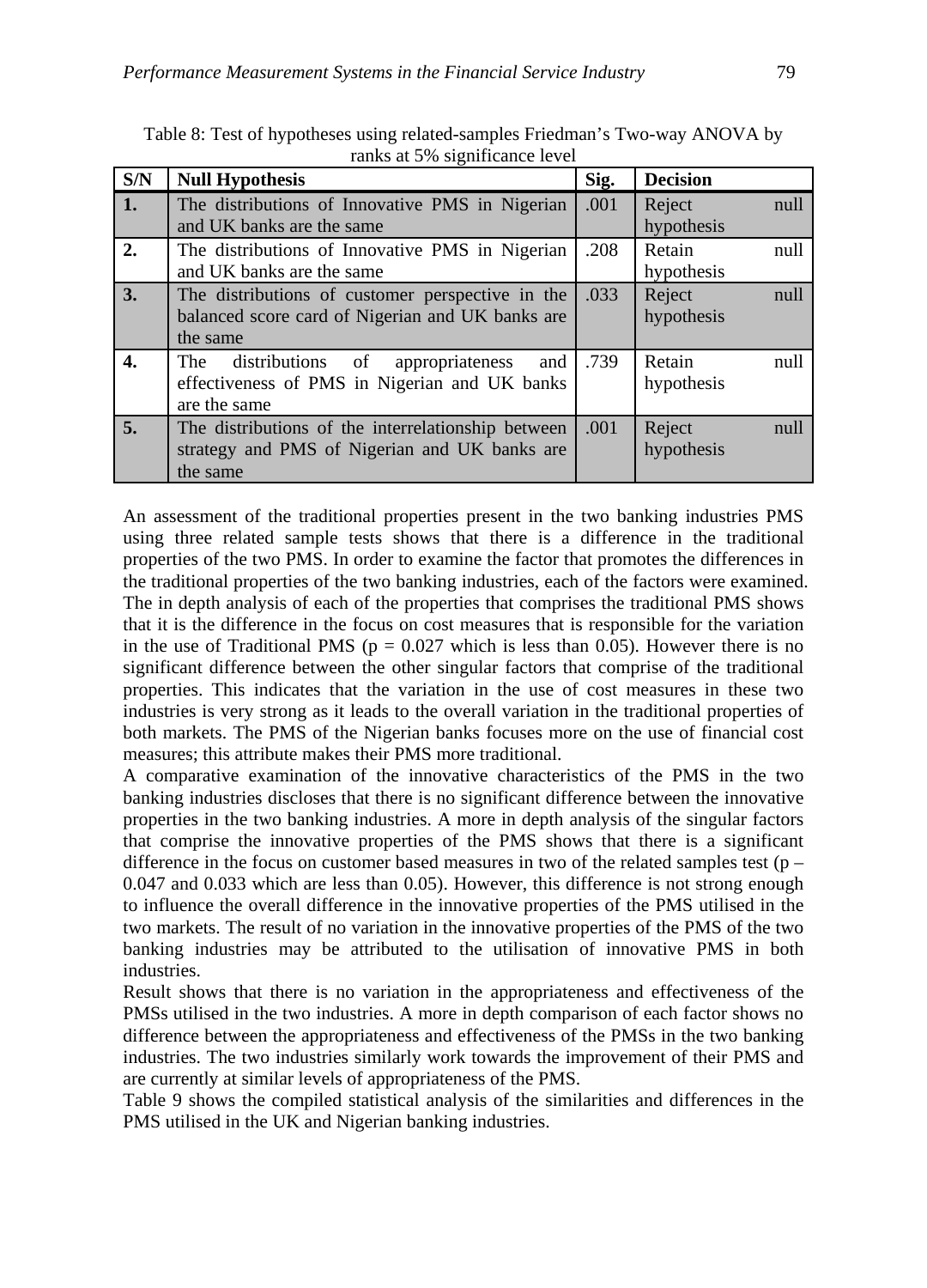Table 9: Similarities and differences in the characteristics of PMS in the Nigerian and UK Banking industries

| <b>TESTED</b><br><b>PROPERTIES</b>                                    | <b>NIGERIAN BANKS/</b><br><b>UK BANKS</b> | <b>TEST</b><br><b>UTILISED</b>                                  | <b>STATISTICAL RESULTS</b>            |
|-----------------------------------------------------------------------|-------------------------------------------|-----------------------------------------------------------------|---------------------------------------|
| <b>TYPES OF PMS</b>                                                   | <b>SIMILAR</b>                            | Wilcoxon and<br>Significant test                                | $> 0.05$ at 0.317<br>and 0.508        |
| <b>TRADITIONAL</b><br><b>PROPERTIES OF PMS</b>                        | <b>VARIATION</b>                          | Significant test,<br>Wilcoxon and<br>Friedman's<br><b>ANOVA</b> | $< 0.05$ at 0.001, 0.000 and<br>0.001 |
| <b>SPECIFIC VARIATION</b><br>IN TRADITIONAL<br>PROPERTIES OF PMS      | <b>COST MEASURES</b>                      | Wilcoxon test                                                   | $< 0.05$ at 0.027                     |
| <b>INFLUENCING BANK</b><br><b>CHARACTERISTICS</b>                     | <b>MARKET POSITION</b>                    | Kruskal Wallis<br>test                                          | $< 0.1$ at 0.079                      |
| <b>INNOVATIVE</b><br><b>PROPERTIES OF PMS</b>                         | <b>INNOVATIVE</b>                         | Significant test,<br>Wilcoxon and<br>Friedman's<br><b>ANOVA</b> | $>0.05$ at 0.263, 0.414 and 0.202     |
| <b>APPROPRIATENESS</b><br><b>&amp; EFFECTIVENESS</b><br><b>OF PMS</b> | <b>NO VARIATION</b>                       | Significant test,<br>Wilcoxon and<br>Friedman's<br><b>ANOVA</b> | 0.868, 0.125 and 0.739                |
| <b>INTERRELATIONSHI</b><br>P WITH STRATEGY                            | <b>VARIANT</b>                            | Significant test,<br>Wilcoxon and<br>Friedman's<br><b>ANOVA</b> | 0.002, 0.001 and 0.001                |
| <b>INFLUENCING BANK</b><br><b>CHARACTERISTICS</b>                     | <b>MARKET POSITION</b><br>$&$ AGE         | Kruskal Wallis<br>test                                          | 0.02                                  |

# **5 Conclusion**

The comparative assessment of the PMS utilised in the Nigerian and UK banking industries have shown similarities and variances in its characteristics and properties. In the type of PMS used, there is no variation between the two markets. An assessment of the properties of the PMS used in these markets show that there is a variation in the composition of traditional characteristics in the PMS utilised in the two markets. This variation is strongly attributed to the usage of more cost measures in the Nigerian banks. Also, the PMS of top ten banks are characterized with less traditional properties. An evaluation of the composition of the innovative properties did not show a significant variation. In the assessment of the PMS interrelationship with the bank's strategy within the two industries depicts a significant difference in the two PMS. The variation in the bank's ages and market positions has influenced the difference in the interrelationship with strategy.

Overall, the PMS utilised in the two banking industries are similar in the types and the appropriateness and effectiveness levels. However, there are variations in the traditional composition of their PMS with the Nigerian banks having more traditional properties – the utilisation of more cost measures. Also the younger Nigerian banks are more strategic in nature compared with the older UK banks. The analysis shows the need for Nigerian banks' PMS to utilise less traditional properties by focusing less on financial measures and the need for an improvement in the link between the UK banks PMS and its strategy.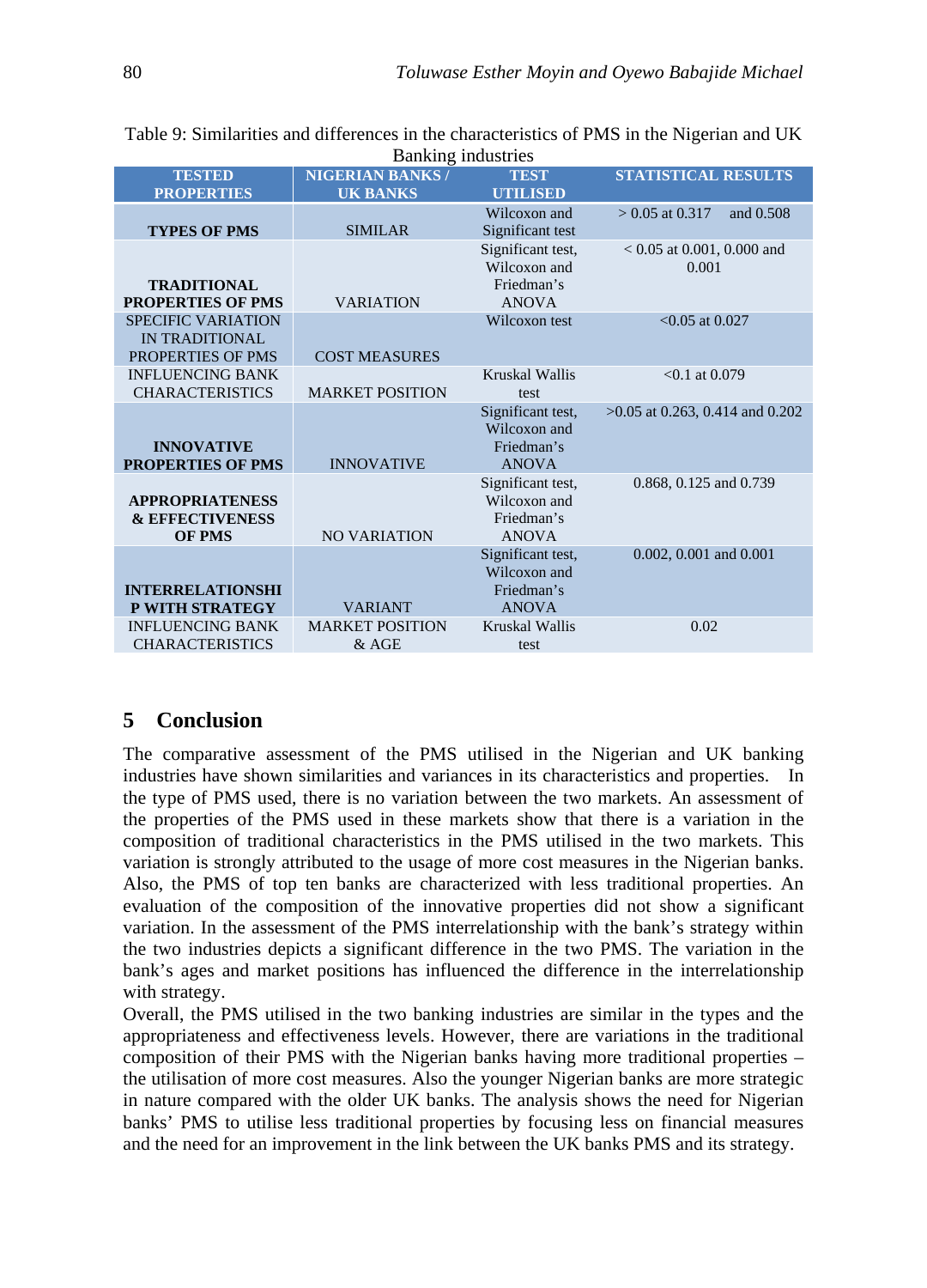#### **References**

- [1] M. Kennerley, and A.Neely, A framework of the factors affecting the evolution of performance measurement systems. *[International Journal of Operations and](http://www.emeraldinsight.com/journals.htm?issn=0144-3577)  [Production Management](http://www.emeraldinsight.com/journals.htm?issn=0144-3577)*, **22**[\(11\)](http://www.emeraldinsight.com/journals.htm?issn=0144-3577&volume=22&issue=11), (2002),1222 - 1245.
- [2] S.O. Fadare, Banking Crisis and Financial Stability in Nigeria. *International Research Journal of Finance and Economics*, Issue **63**, (2011), 199-215. http://www.eurojournals.com/IRJFE\_63\_14.pdf (accessed on the 11th June, 2011).
- [3] R. Simons, Performance Measurement and Control Systems for implementing Strategy. Prentice Hall UK, 2000
- [4] K. Habib-Uz-Zaman and A. Rafiuddin . *Competition, business strategy and the adoption of multiple performance measurement system: some evidence from Bangladesh.: Proceedings of the 2009 AFAANZ Conference*, 5-7 July 2009, Adelaide, SA, Australia, 2009
- [5] M.Chand, Performance measurement practices and organisational strategy: a study of Indian leisure enterprises. *International Journal of Leisure and Tourism Marketing,*  **1**(1), (2009), 12-28.
- [6] R. Jusoh, Business strategy–balanced scorecard measures alignment: an empirical test of its performance implications using systems approach, *Journal for Global Business Advancement.* **2** (4), (2009), 328-347
- [7] J.Cai,Improving supply chain performance management: A systematic approach to analyzing iterative KPI accomplishment. *Decision Support Systems,* **46**(2), (2009), 512-521.
- [8] M. Khan, H. Halabi, A. Karim and S. Kurt,The Use of Multiple Performance Measures and the Balanced Scorecard in Bangladeshi Firms: An Empirical Investigation.*Journal of Accounting in Emerging Economies*, **1**(2), (2011),160-190
- [9] M. J. Lebas, Performance Measurement and Performance Management. *International Journal of Production Economics*, **41**(1-3), (1995), 23-35
- [10] A. D.Neely, M. J. Gregory and K.Platts, Performance Measurement System Design: a Literature Review and Research Agenda. *International Journal of Operations and Production Management*, **15**(4), (1995), 80-116
- [11] A.A.Atkinson, J.H. Waterhouse and R.B. Wells, A Stakeholder Approach to quality in the banking industry. *The Service Industries Journal*, **29**(2), (1997), 235–247.
- [12] L. S. Maisel, Performance Measurement Practices Survey Results, AICPA, US, 2001.
- [13] R.S. Kaplan, and D.P. Norton, Linking the Balanced Scorecard to Strategy (Reprinted From the Balanced Scorecard). *California Management Review*, **39**(1), (1996), 53- 79.
- [14] S.Gates, *Aligning Strategic Performance Measures and Results*. New York: The Conference Board, 1999.
- [15] M. Bourne, Designing, implementing and updating performance measurement systems. *International Journal of Operations and Production Management*, **20** (7),  $(2000), 754 - 771.$
- [16] D. M.Fleming. Strategy, performance-measurement systems, and performance: A study of Chinese firms. *The International Journal of Accounting*, **44**(3), (2009), 256-278.
- [17] P. Micheli and J. F. Manzoni, Strategic Performance Measurement: Benefits, Limitations and Paradoxes. *Long Range Planning,* **43**, (4), (2010), 465-476.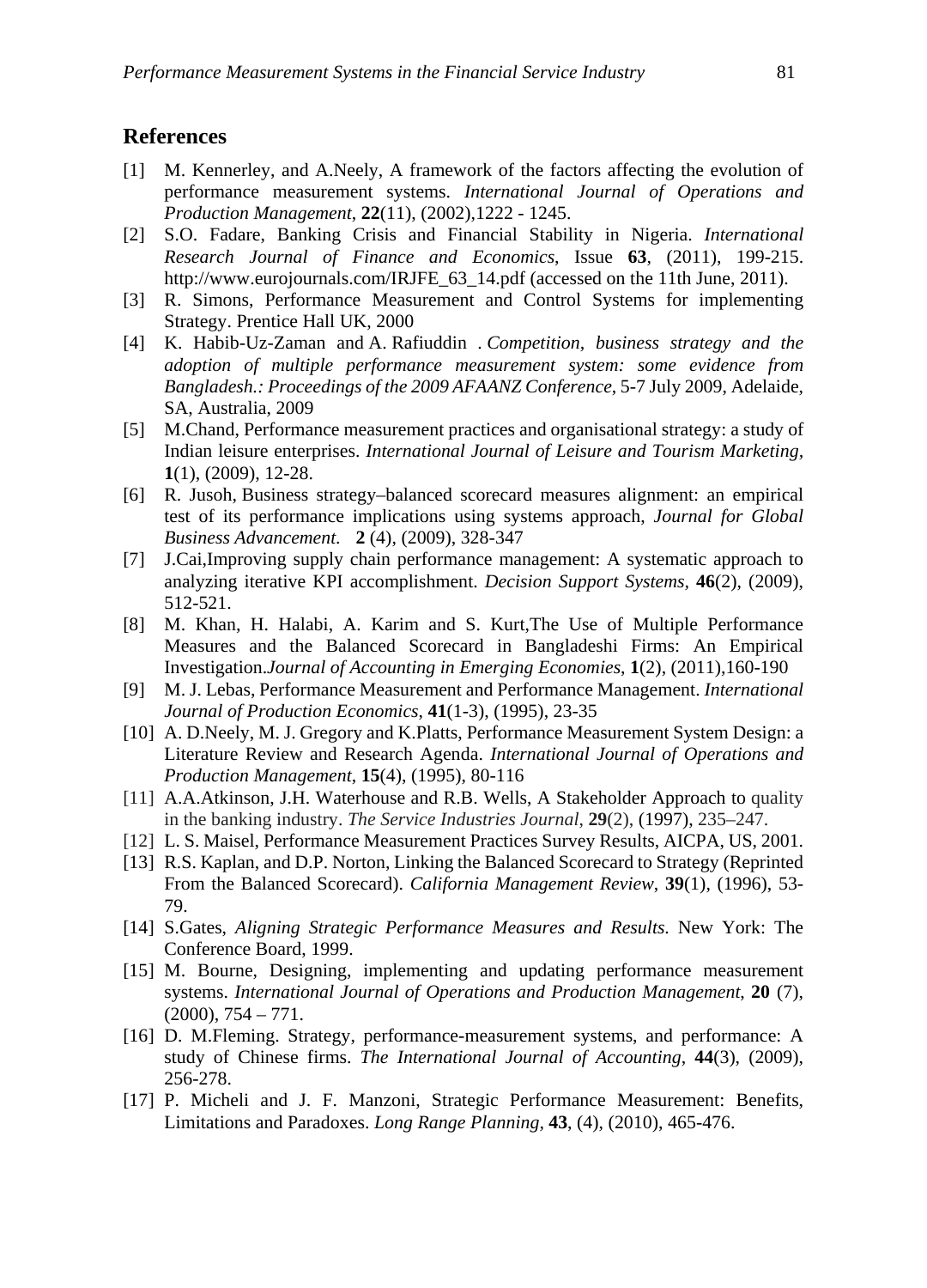- [18] X.Gimbert, The Role of Performance Measurement Systems in Strategy Formulation Processes. *Long Range Planning*, **43**(4), (2010), 477-497.
- [19] A. Raza, M. Farhan and M. Akram, A Comparison of Financial Performance in Investment Banking Sector in Pakistan. *International Journal of Business and Social Science,* **2**(9), 2011
- [20] F. Fiordelisi and P. Molyneux, The determinants of shareholders value in European Banking. *Journal of Banking and Finance*, **34**(6), (2010), 1189-1200.
- [21] C. Walid, R. Ananth and B.Adel, Designing a Performance Measurement System: Accountants and Managers Diverge. *Management Accounting Quarterly,* **11** (3), (2010), 8-21.
- [22] M. Chavan, The balanced scorecard: a new challenge. *Journal of Management Development,* **28** (5), (2009), 393 - 406.
- [23] K. Shih, C. Lin, and B. Lin, Assessing the quality gap of intellectual capital in banks. *Total Quality Management and Business Excellence,* **22**(3), (2011), 289-303
- [24] M. Kunc, Using systems thinking to enhance strategy maps, *Management Decision*, **46**(5), (2008), 761 – 778
- [25] G. Mihelis, Customer satisfaction measurement in the private bank sector. *European Journal of Operational Research,* **130** (2), (2001), 347-360.
- [26] A. Arbore, and B. Busacca, Customer satisfaction and dissatisfaction in retail banking: Exploring the asymmetric impact of attribute performances. *Journal of Retailing and Consumer Services,* **16** (4), (2009), 271-280
- [27] V. Nagar and M. V. Rajan, Measuring Customer Relationships: The Case of the Retail Banking Industry. *Management Science,* **51**, (6), (2005), 904-919.
- [28] P. Trkman,. The critical success factors of business process management. *International Journal of Information Management,* **30**(2), (2010), 125-134.
- [29] L. Casolaro and G. Gobbi, Information technology and productivity changes in the banking industry. *Economic Notes,* **36**(1), (2007), 43–76.
- [30] D. W. Jackson Jr and N. J. Sirianni, Building the bottom line by developing the frontline: Career development for service employees. *Business Horizons* **52**(3), (2009), 279-287.
- [31] J. A. Gruman and A. M. Saks, Performance management and employee engagement. *Human Resource Management Review* **21**(2): (2011), 123-136
- [32] M. Kunc, Performance Measurement and Balanced Scorecard, IB94Y0 [Lecture notes] Supporting Strategy, University of Warwick, Operational Research and Management Science, April, (2009)
- [33] A. Demirgüç-Kunt and I.Vojislav, Banking on the principles: Compliance with Basel Core Principles and bank soundness. *Journal of Financial Intermediation* **17**(4), (2008), 511-542.
- [34] A. Petrou, Multinational banks from developing versus developed countries: Competing in the same arena? *Journal of International Management* **13**(3): (2007), 376-397
- [35] J. Goddard and P. Molyneux, European banking: An overview. *Journal of Banking & Finance* **31**(7), (2007), 1911-1935.
- [36] L. Li and Y. Zhang, *Study on Balanced Scorecard of Commercial Bank in Performance Management System*: *Proceedings of the 2009 International Symposium on Web Information Systems and Applications (WISA'09)*. Nanchang, China, May 22-24, (2009), 206-209.